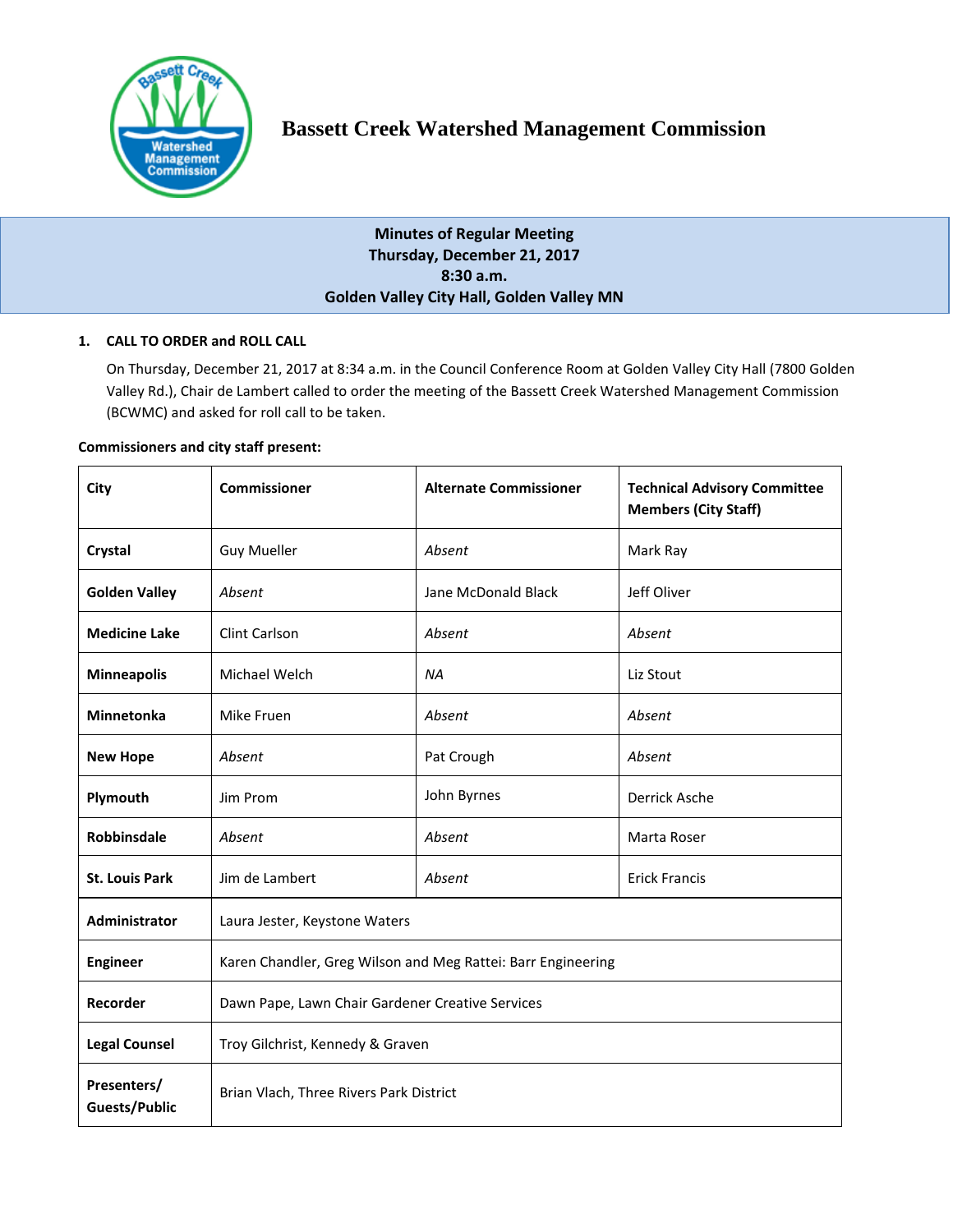## **2. CITIZEN FORUM ON NON-AGENDA ITEMS**  None

# **3. APPROVAL OF AGENDA**

Chair de Lambert requested to add item 5F to consider approval to comment on Minneapolis Phase I of NPDES permit.

**MOTION:** Alternate Commissioner McDonald Black moved to approve the agenda with added item 5F. Commissioner Welch seconded the motion. Upon a vote, the motion carried 7-0. [Cities of Crystal and Robbinsdale absent from the vote]

# **4. CONSENT AGENDA**

The following items were approved as part of the consent agenda: November 15, 2017 Commission meeting minutes, December 2017 financial report, payment of invoices, amendment to agreement with Metropolitan Council for reimbursement of BCWMC expenses related to Blue Line LRT project, direct Commission Engineer to submit Flood Control inspection report to cities, Minnesota DNR, and U.S. Army Corps of Engineers; reimburse Commissioner Scanlan for Road Salt Symposium registration costs, and resolution of appreciation for Alternate Commissioner Jacob Millner's services.

The general and construction account balances reported in the December 2017 Financial Report are as follows:

| <b>Checking Account Balance</b>             | \$462,591.15   |
|---------------------------------------------|----------------|
| TOTAL GENERAL FUND BALANCE                  | \$462,591.15   |
| TOTAL CASH & INVESTMENTS ON-HAND (12/13/17) | \$3,917,564.86 |
| CIP Projects Levied – Budget Remaining      | (4,363,587.60) |
| <b>Closed Projects Remaining Balance</b>    | (446, 022.74)  |
| 2012-2016 Anticipated Tax Levy Revenue      | \$9,558.89     |
| 2017 Anticipated Tax Levy Revenue           | 23,977.12      |
| Anticipated Closed Project Balance          | (412,486.73)   |

**MOTION:** Alternate Commissioner McDonald Black moved to approve the consent agenda. Commissioner Prom seconded the motion. Upon a vote, the motion carried 7-0. [Cities of Crystal and Robbinsdale absent from the vote]

#### **5. BUSINESS**

#### **A. Receive Presentation on Results of Stormwater Pond Maintenance Prioritization Analysis**

Commission Engineer Chandler gave a PowerPoint presentation and started by reviewing the objectives of the Commission's P8 model development including water quality modeling, tracking progress on TMDLs, and evaluating proposed projects. She stated the model can also be used to map pollutant "hotspots" and prioritize maintenance of best management practices (BMPs) such as stormwater ponds.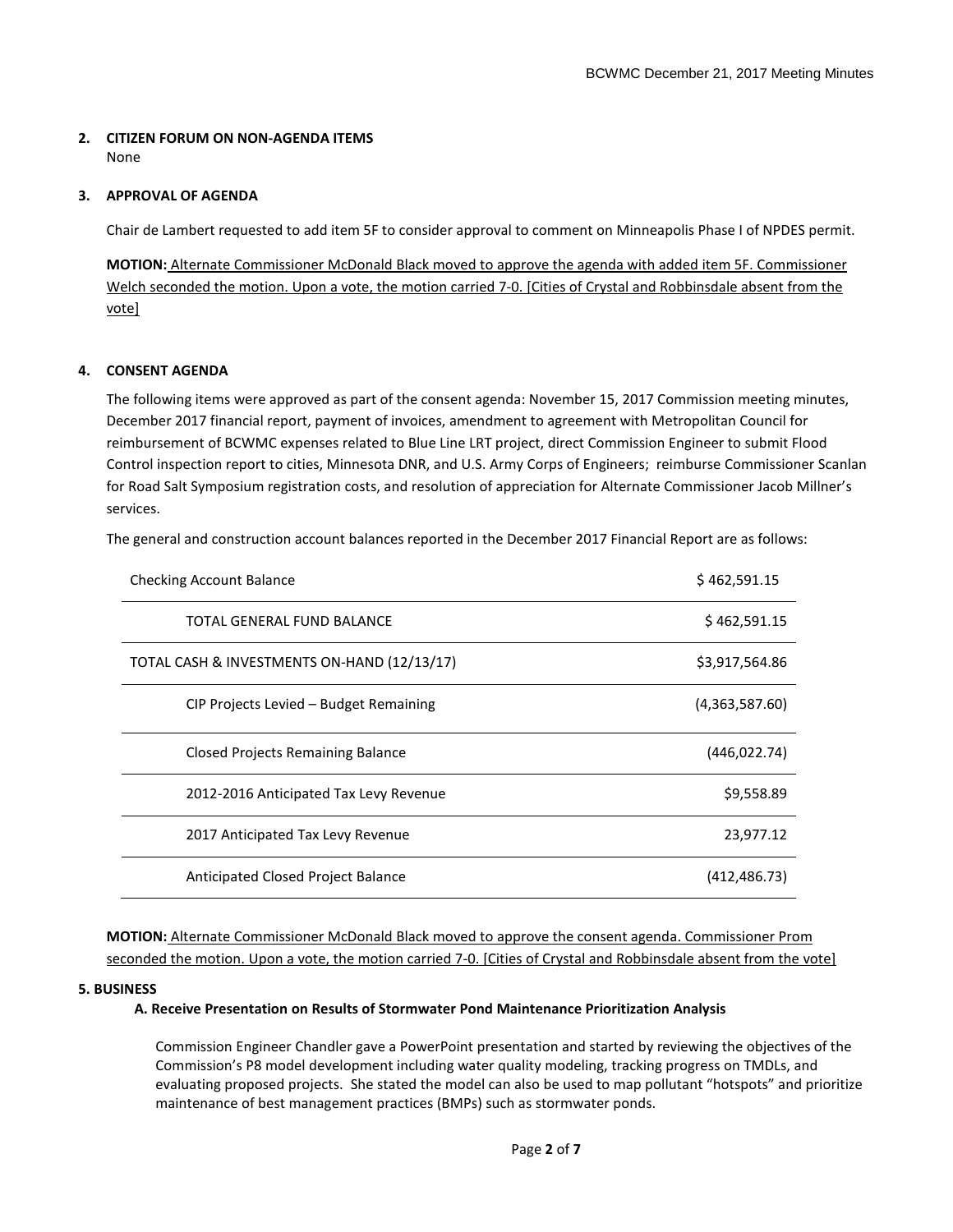Commission Engineer Chandler provided examples of hotspot mapping including the Medicine Lake direct watershed. She noted the red on the map indicated highest phosphorus loading and the green indicated lowest phosphorus loading. She presented a second example for the watershed downstream from Medicine Lake. She noted that hotspot maps like these are available for all member cities and Administrator Jester will help distribute them.

Commissioner Welch asked if developers should use this map and Engineer Chandler said the P8 model would be more useful. Commissioner Welch further inquired whether developments can change the colors on the map (impact either negatively or positively.) Engineer Chandler confirmed that developments' BMPs can impact the map coloration.

Commissioner Carlson asked why the XP-SWMM model wasn't used. Engineer Chandler explained the models were used for different things: XP-SWMM models hydrology, flows, and flood levels while the P8 model is used to model pollutant loading and treatment.

Commissioner Carlson asked if both models needed to be maintained. Commission Engineers Chandler and Wilson confirmed that they both need to be maintained and that cities are interested in this because their MS4 permits require assessment procedures and schedules.

Commission Engineer Chandler noted that the MS4 permit includes pollution prevention and good housekeeping categories. She noted stormwater ponds can be ranked by water quality impact and how quickly the pond is filling due to sedimentation. She noted the ranking methodology includes effective removal, percentage filled per year, and dead storage volume (which means the water can't go anywhere other than evaporation or infiltration). She reported that the exercise independently ranks both parameters and then combines the independent ranking to form final rank. She reported there are 600+ ranked ponds in the watershed and that the data are available to cities.

There was some discussion on what information was used to determine the hotspots. Commission Engineer Wilson reported that BMPs reported to the Commission by cities for model updates were included in this exercise. It was noted that if a development came to the Commission for review, the Commission Engineer does not know if the BMPs proposed in the plans were actually constructed. Therefore, that information is not included in the Commission's model unless it was specifically submitted by the city with an as-built record or other record. Engineer Chandler noted that the Commission Engineers send out reminders to cities to provide the information to the Commission.

Commissioner Welch wondered if the pond prioritization information was something cities already had and wondered if the exercise was redundant. Mr. Oliver replied that he has some of the pond data but is looking forward to reviewing Barr's report. Commission Engineer Wilson noted that 30 of the 600 ponds were fieldsurveyed and that the data generated from this exercise will give cities knowledge on what ponds should be surveyed/assessed next.

Commissioner Welch asked that the flow of information between the cities and the Commission is appropriate and that activities among entities aren't being duplicated. Commissioner Carlson asked if Commission should use the XP-SWMM and P8 models together. Commission Engineer Chandler replied that the model results can, indeed, be overlaid and used together.

[Commissioner Mueller arrives.]

# **B. Receive Update on Zebra Mussels in Medicine Lake and Consider Recommendations for Next Steps**

Commission Engineer Chandler reviewed the existing information regarding zebra mussels in Medicine Lake, noting they were discovered on November  $1<sup>st</sup>$  and confirmed by the MnDNR the following day.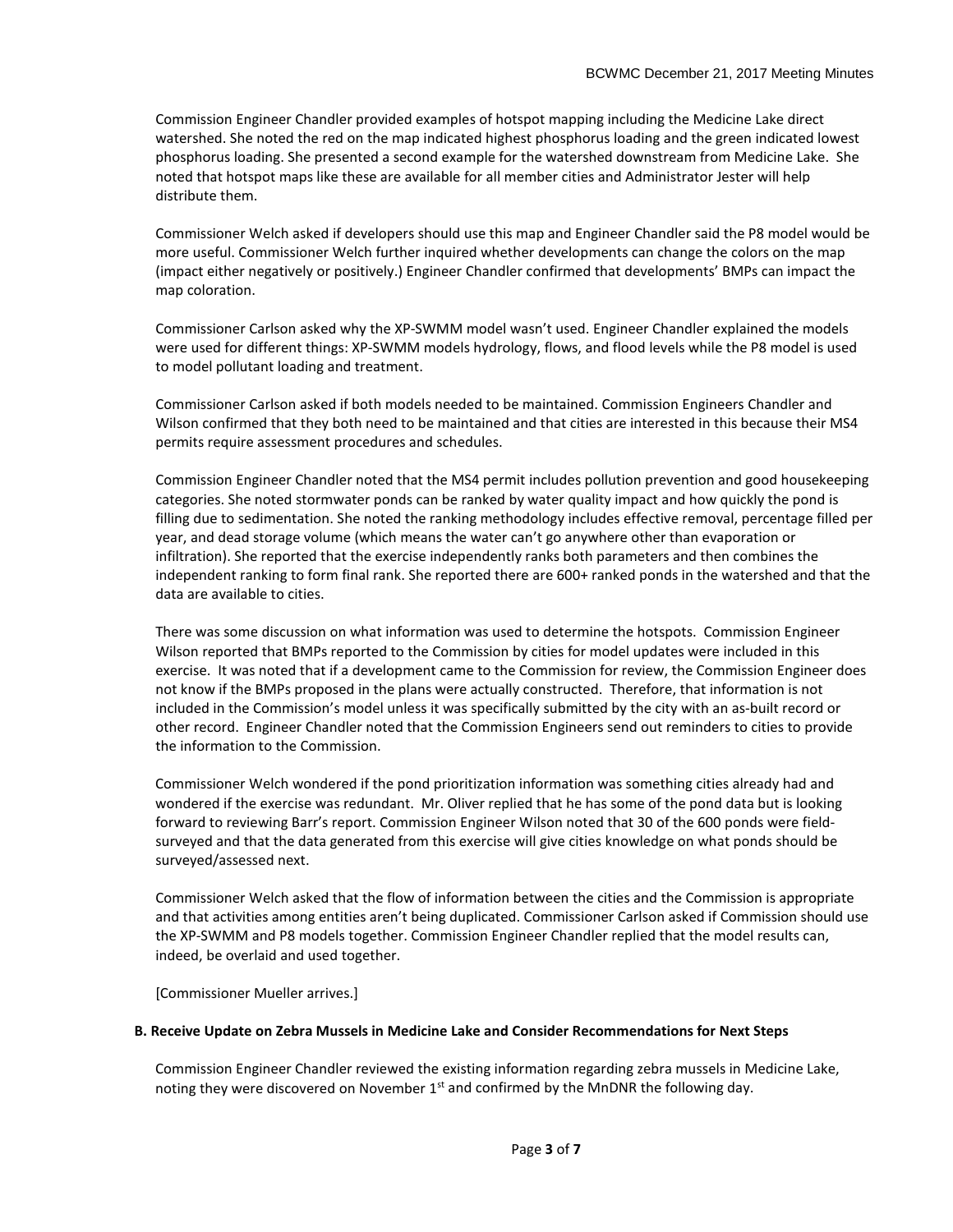She noted that since no "veligers" (babies) were found, it is unclear whether there are three isolated clusters of adults brought in separately or whether it is, in fact, a widespread infestation as the MnDNR suspects. She noted that a rapid response of a chemical treatment would only be warranted if there were isolated pockets of adults and that a survey of the lake is needed to fully understand the extent of the infestation.

Commission Engineer Chandler reported on the negative impact of zebra mussels in a lake, including blooms of blue green algae, which are not the preferred diet of zebra mussels. She noted that at first zebra mussels make water quality seem better because they eat the green algae. She noted that the Minnesota Aquatic Invasive Species Research Center (MAISRC) considers zebra mussels to be one of the worst invaders because they completely alter the food chain.

Commission Engineer Chandler reviewed the recommended next steps developed after talks with the MnDNR, MAISRC, Three Rivers Park District (TRPD), Hennepin County and the Commission Administrator:

- Direct staff to discuss and work with TRPD and, if deemed appropriate, apply for a Hennepin County AIS Prevention Grant, to help fund either a) installing a CD3 (Clean, Drain, Dry, Dispose) unit at the French Regional Park boat launch, or b) additional inspection hours at the park boat launch; and to include up to \$5,000 of BCWMC AIS/APM 2018 funding as a grant match. It was noted that the grant application deadline is January 12, 2018 – before the January Commission meeting.
- Perform a "meandering" survey of zebra mussel adults to determine the extent of the infestation in the lake and use up to \$8,000 of 2018 APM/AIS funds for this work, if needed. including applying for an AIS Prevention Grant from Hennepin County, if appropriate.
- If the meandering survey finds zebra mussels in a few locations (i.e., isolated clusters), and the MnDNR and MAISRC staff agree that the lake is a candidate for a rapid response treatment, use up to \$1,500 of staff time to apply for a MnDNR treatment permit.
- If the MnDNR issues the treatment permit, apply for a Hennepin County Rapid Response Grant (different from the AIS Prevention Grant discussed in #1 above) to pay/help pay for quarantine and treatment costs.

Brian Vlach with TRPD explained a "CD3" waterless cleaning station that can be installed at the boat launch and used by boaters. He noted it's connected to a database so staff can tell which tools are used and when. He said TRPD is currently doing a survey to monitor the tools' use at Bryant Lake and are hesitant about recommending investing in a CD3 unit for Medicine Lake because they are still determining its effectiveness/usefulness.

There was discussion about closing boat launches and Commission Engineer Rattei reviewed the life cycle of zebra mussels. There was further discussion about the need for a whole-lake survey of the lake to determine the extent of the infestation. It was noted that TRPD and/or MnDNR staff can likely help with a survey and the Commission may not need to spend funds on a survey. However, if an outside contractor was needed, the rough estimate by Blue Water Science was \$16,000 to complete the entire survey.

Commissioner Welch stated that the Commission should give authority to Administrator Jester so time isn't wasted. He noted that the largest water body in the watershed is affected and that not working on the issue is not acceptable. Administer Jester recommended the Commission approve recommendations 2 -4 as noted above.

Commissioner Carlson noted he thought it appropriate to approve recommendations 1-4. Mr. Asche wondered if the zooplankton survey scheduled for Parkers Lake in 2018 could be done on Medicine Lake instead (Medicine Lake slated for 2019). Administrator Jester reported that may be a possibility.

**MOTION:** Commissioner Welch moved to authorize the Administrator to spend up to \$8,000 for a zebra mussel survey on Medicine Lake and to take other warranted actions that includes applying for grants (without a BCWMC match). Commissioner Prom seconded the motion. Upon a vote, the motion carried 8-0. [City of Robbinsdale was absent from the vote.]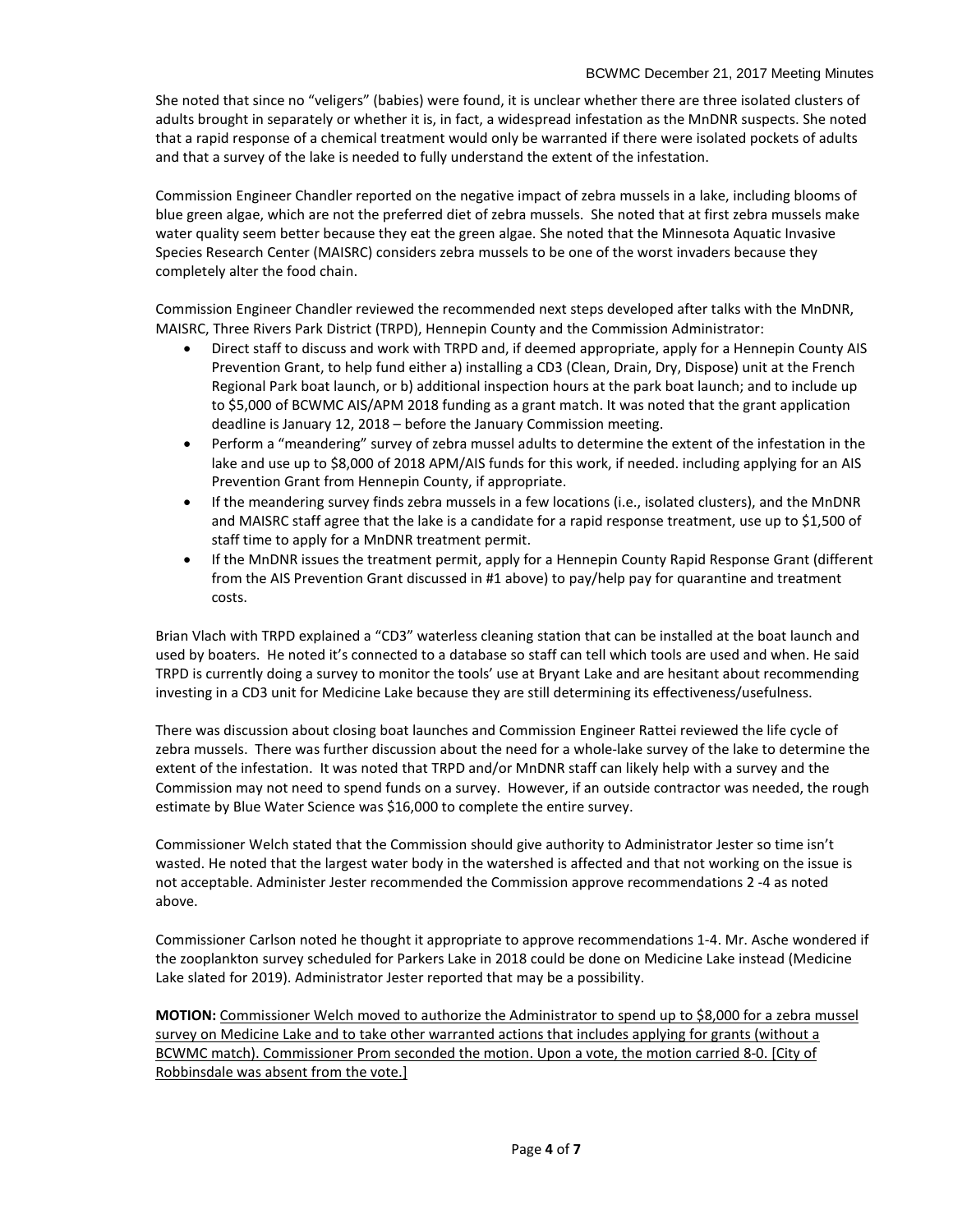## **C. Receive Update on BWSR's Watershed-Based Funding Pilot Program**

Administrator Jester reported that BWSR's Clean Water Fund competitive grant fund will eventually be replaced with watershed-based funding and that a pilot program to distribute funds to watersheds and other eligible entities will begin in January. She reported that the BWSR Board approved just over \$1M in Clean Water Funds to be used in Hennepin County and that all watersheds, cities, and other eligible entities will either need to work together to determine county-wide priorities or entities can alternatively opt into a competitive grant program. She reported that the State is working on providing funds on a more consistent basis rather than hypercompetitive grant processes. She noted that in several areas in out-state Minnesota, large basins are already working together to develop a list of priorities but acknowledged that there will be more of a challenge in the Metro area.

Administrator Jester reported she will attend an informational meeting in January and will bring more information and/or a recommendation to the January meeting.

## **D. Consider Recommendations of Administrative Services Committee**

Commissioner Mueller, Chair of the Administrative Services Committee, asked Administrator Jester to give an overview of the November 15<sup>th</sup> committee meeting.

Administrator Jester reported on records management activities and noted that she has been going through historic paper files dating back to 1969, retaining and organizing records according to the Commission's Record Retention Schedule, and preparing records for digitization by volunteers with the City of Plymouth. She noted the remaining records (about 3 file cabinets full) must be moved out of Plymouth City Hall. She noted the Committee originally recommended using a private offsite records storage company to house the files. However, upon further research she now recommends moving the files to the City of Crystal's Public Works Facility, which offers free storage and easier access.

Administrator Jester reported on the committee's discussion of the Commission's role in lobbying at the State Legislature, including reviewing Attorney Gilchrist's opinion. The Committee recommends that since the Commission's Joint Powers Agreement allows for expenditures necessary to implement its purposes and powers, that the Commission discuss and seek legal advice on any lobbying or related membership requests that come before the Commission on a case by case basis.

Administrator Jester reported that in 2019, the Commission will turn 50 years old and that the Commission should capitalize on the landmark year with specials events and/or dissemination of information to the public. The Committee recommended that the Commission's Education Committee develop plans and budget recommendations for anniversary events.

Administrator Jester reported on the Committee's discussion on the future of stormwater management. She noted that Committee members agreed that better prioritization of the Commission's capital projects is needed in order to better evaluate what CIP projects should be implemented and when. It was noted that subwatershed analyses and water quality impairments should be used to target projects where the need is greatest. Administrator Jester pointed out that Riley Purgatory Bluff Creek Watershed District uses a comprehensive project prioritization process that was highlighted at the MAWD conference. She reported that the Committee recommends that the Technical Advisory Committee draft a process to evaluate and prioritize projects as a first step in refining the implementation of the Commission's Capital Improvement Program.

Commissioner Welch thought the recommendations were smart, but thought the Capital Improvement Program evaluation and prioritization process should be developed by the Commission and the TAC together.

[Commissioner Fruen departs.]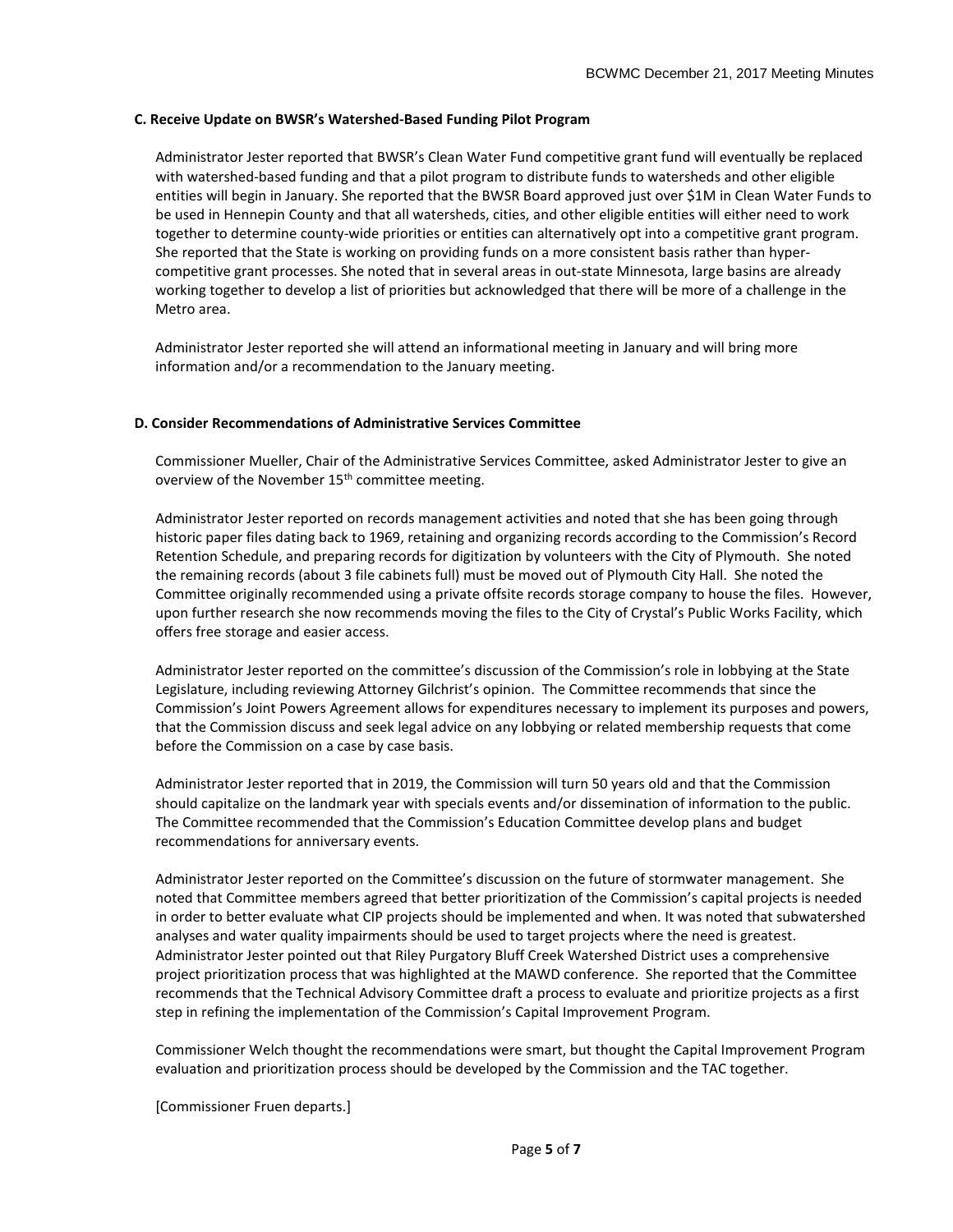**MOTION:** Commissioner Welch moved to approve the recommendations of the Administrative Services Committee and to develop a committee of at least three TAC members, BCWMC staff, and three Commissioners to develop and refine the CIP prioritization process. Commissioner Mueller seconded the motion.

Discussion: Alt. Commissioner McDonald Black stated that TAC members are the experts, there should be a balance of efficiency and that another layer of project review should not be created. Mr. Oliver stated that in cities, staff typically discuss project priorities and make recommendations to the city council rather than involving council members in the process of choosing projects.

Chair de Lambert noted that more Commission involvement in the CIP process is important and thought the motion was appropriate. Commissioner Mueller stated that the Commission needs to help sort through priorities to determine which are most valuable.

Administrator Jester stated she thought there are two different activities: 1) developing the prioritization process, in which it's appropriate to include Commissioners; and 2) using the prioritization process (once it's developed) to determine the CIP list and schedule.

Commissioner Welch noted that the Riley Purgatory Bluff Creek Watershed District performed exhaustive resource assessments and BCWMC didn't do assessments during its Plan development. Commissioner Prom restated the discussion and added that from a common-sense approach, having the Commissioners initially involved was not micro-managing, rather helping to set up a framework.

Attorney Gilchrist agreed that whatever recommendation this new subgroup comes up with would have to come back to the Commission for approval.

# Upon a vote the motion carried 7-0. [Cities of Minnetonka and Robbinsdale are absent from the vote.]

# **E. Review Feedback from Staff, Commissioners, TAC Members on Staff Performance and Commission Direction**

Commissioner Mueller distributed copies of the responses submitted by TAC members (4) and Commissioners (5) and started by saying no contracts with consultants need to be reconsidered at this time and that the Administrative Services Committee decided not to use "Olympic-style" ranking of staff, but to gather general comments instead.

Administrator Jester and Commission Engineer Chandler distributed copies of their own responses to their selfevaluations. Administrator Jester noted that these items weren't included in the meeting packet because responses are considered private data and should not be widely distributed.

Commissioner Mueller briefly reviewed TAC and Commissioner responses noting there were no glaring issues to be addressed, there were interesting and diverse comments and that further discussion may be needed by the Administrative Services Committee or others after further review. It was noted that meeting efficiency should be improved, including bringing information to the Commission prior to when a decision is needed.

Administrator Jester and Engineer Chandler each briefly reviewed their responses to questions.

Commissioner Welch recommended making this an agenda item at the next meeting.

#### **F. Consider Approval to Comment on Minneapolis Phase I NPDES Permit**

Commission Engineer Chandler commented that there are some changes in the draft NPEDS permit for Minneapolis that should be reviewed and may warrant comment. She noted that comments are due before the January Commission meeting and that she would work with the Commission Chair and Administrator to develop